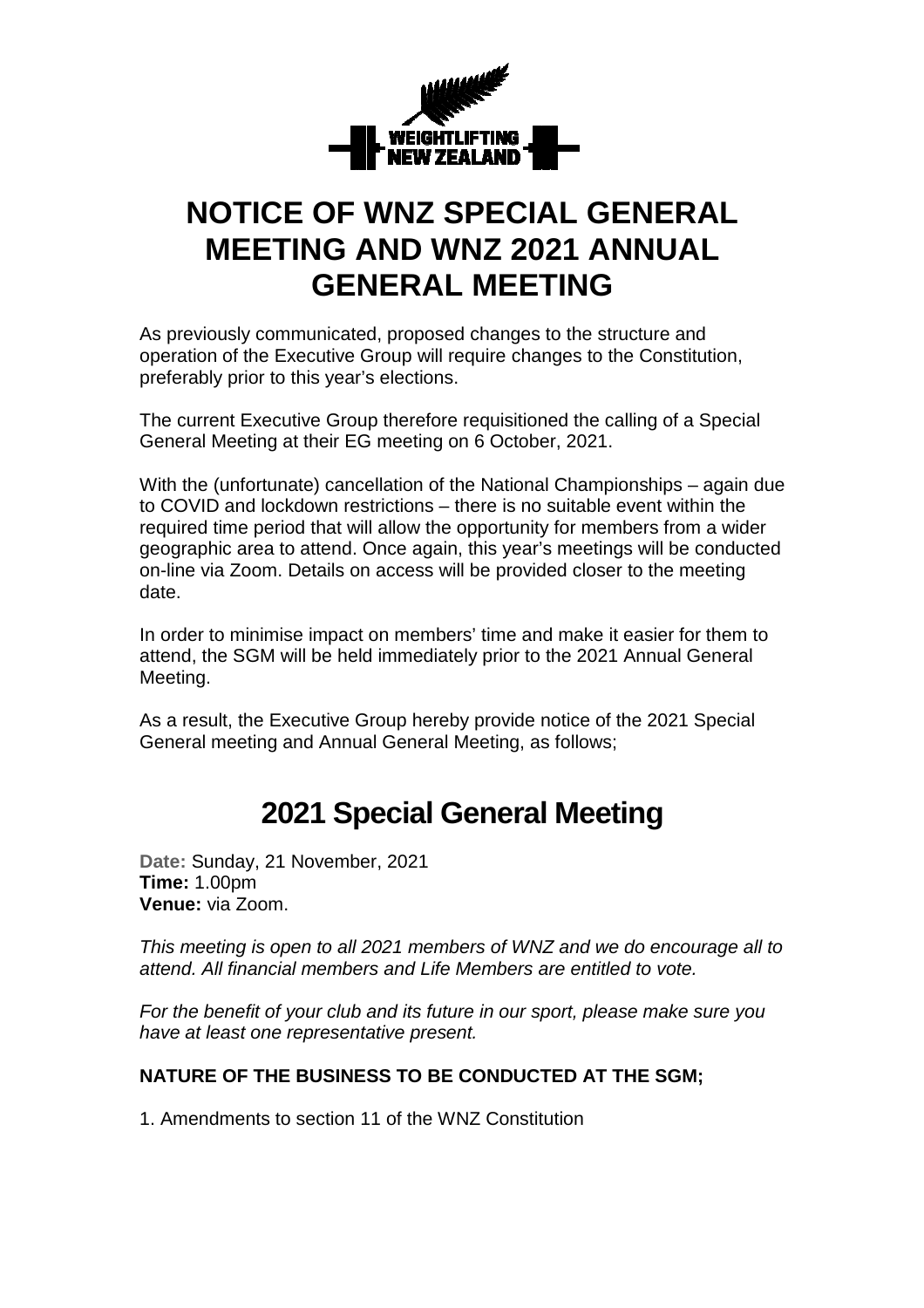# **2021 Annual General Meeting**

**Date:** Sunday, 21 November, 2021 **Time:** Immediately following the SGM (begins 1.00pm) **Venue:** via Zoom.

This meeting is open to all 2021 members of WNZ and we do encourage all to attend. All financial members and Life Members are entitled to vote.

For the benefit of your club and its future in our sport, please make sure you have at least one representative present.

#### **NATURE OF THE BUSINESS TO BE CONDUCTED AT THE AGM;**

- 1. Approval of minutes of the previous General Meeting(s).
- 2. The receiving of the reports of the EG.
- 3. The statement of income and expenditure for the financial year.
- 4. The election of officers for the EG.
- 5. The appointment of the auditor or independent reviewer
- 6. The setting of the annual subscriptions.
- 7. Amendments to the Constitution.
- 8. Set honoraria as recommended by the EG.
- 9. General business

Any nominations for elected officers, items of general business, and suggested amendments to the Constitution must be sent to the Administrator (info@weightlifting.nz) by **Thursday 4 November** so that these resolutions can be collated and communicated to the members within the required 14 days prior to the meeting.

#### **CALL FOR NOMINATIONS FOR EXECUTIVE GROUP POSITIONS**

The following WNZ Executive Group (EG) have reached the end of their 2 year term, and we therefore call for nominations.

The vacant positions are:

- 1. **President (Currently Richie Patterson, not standing for re-election)**
- 2. **Vice-President (Currently Lyn Mayes, standing for re-election)**
- 3. **South Island Delegate (Currently vacant)**
- 4. **North Island Delegate (Currently Simon Kent, standing for reelection)**

Please note that the proposed changes to the Constitution - if adopted regarding EG restructure may have an impact on the number of EG positions available for election.